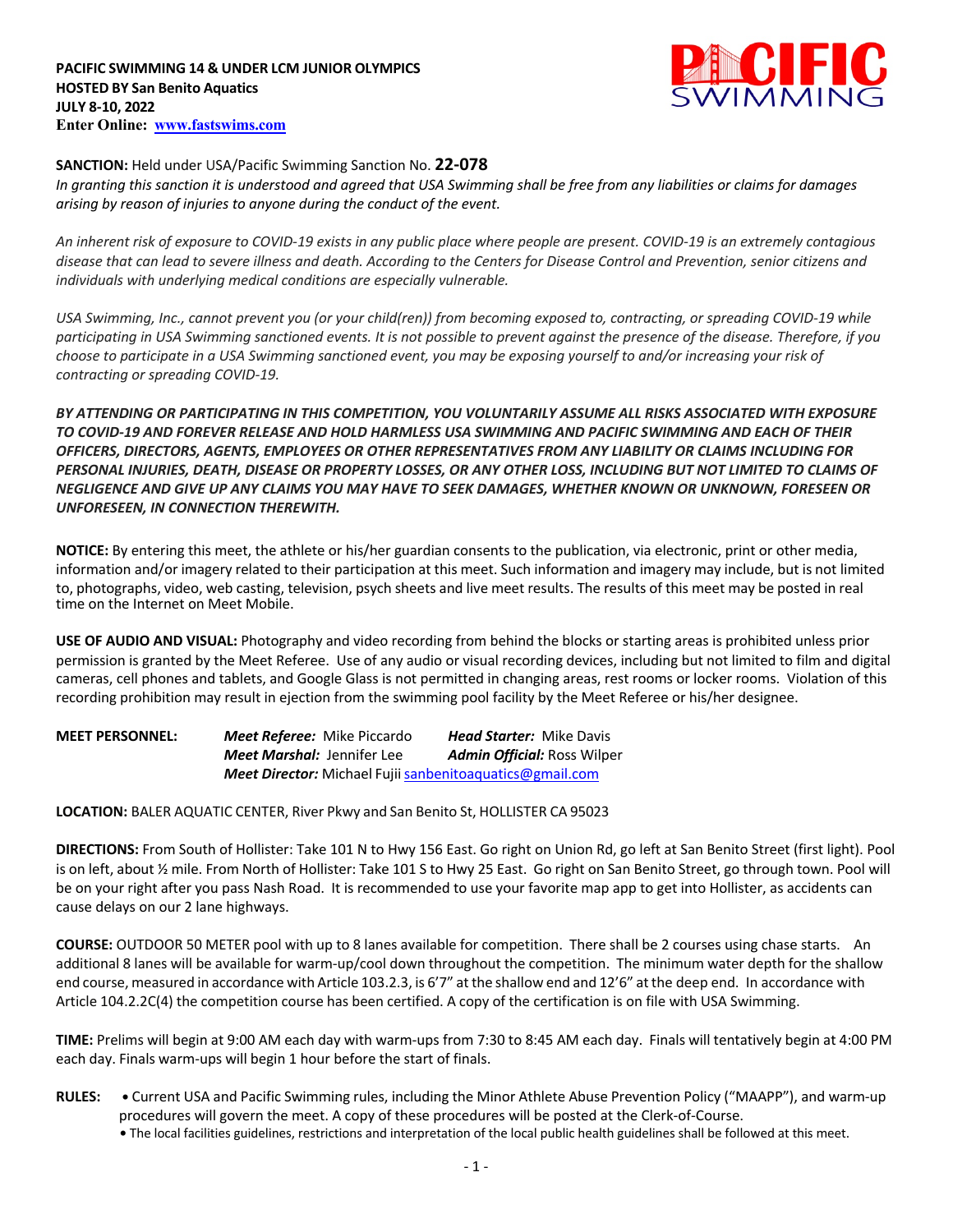**•** All individual events are preliminaries and finals, except the 800 Freestyle and the 1500 Freestyle.

• All preliminary events shall swim fast to slow with the first three heats circle seeded.

• Athletes may compete in a maximum of three (3) events per day and a maximum of seven (7) individual events, plus relays for the entire meet.

**•** If local conditions warrant it the Meet Referee, with the concurrence of the Meet Director, may require a mandatory scratch down. Immediate cash refunds shall be made for any mandatory scratches.

• All coaches and deck officials must wear their USA Swimming membership cards in a visible manner.

**•** Prelims will be swum as combined age groups 10&U, 11-12 & 13-14 in preliminary heats.

• Championship Finals Only with the top 8 athletes in 10&U, 11's, 12's, 13's and 14 year olds qualifying for each final.

**•** If local health conditions allow, locker rooms will be available for athletes only. Additional restrooms are available for nonathletes, Coaches, and Officials.

**DISTANCE RULES: •** The 800 Freestyle and 1500 Freestyle events are timed finals and shall swim after the conclusion of the last prelims event and before the start of the Finals session. All age groups will be combined and shall be seeded fast to slow. Athletes in these events shall provide their own timers and lap counters.

**•** Athletes can qualify for the 1500 Freestyle with a 800 meter/1000 yard qualifying times. Athletes can qualify for the 800 Freestyle with a 1500 meter/1650 yard qualifying time. The 1500 Freestyle will be seeded in the following order: 1500 LCM, 1500 SCM, 1650 SCY, 800 LCM, 800 SCM, 1000 SCY. The 800 Freestyle will be seeded in the following order: 800 LCM, 800 SCM, 1000 SCY, 1500 LCM, 1500 SCM, 1650 SCY.

**•** Athletes shall provide their own timers and lap counters for the 800 and 1500 Freestyle.

**BONUS EVENTS:** Qualified athletes age 12 and younger may enter up to two (2) bonus events (not exceeding 7 total events for the meet); bonus events are limited to events 200 meters and shorter. There are no minimum time standards for bonus entries. No Time entries will not be accepted. Athletes age 13 and older are not eligible to enter bonus events.

**RELAYS:** All relay events are timed finals and will be swum at the conclusion of the last finals event each day. Relays will be seeded fast to slow. Entries must be submitted by the entry deadline. Relay entries will not be accepted without an entry time. No deck entered relays will be allowed. **Relay only athletes must be entered on the relay only entry list prior to the meet (either online via http://www.fastswims.com or via e-mail to sanbenitoaquatics@gmail.com) to be eligible to swim on relays**. Clubs may enter a maximum of two (2) relays per event.

**UNACCOMPANIED ATHLETES:** Any USA Swimming Athlete-Member competing at the meet must be accompanied by a USA Swimming Member-Coach for the purposes of Athlete supervision during warm-up, competition and warm-down. If a Coach-Member of the Athlete's USA Swimming Club does not attend the meet to serve in said supervisory capacity, it is the responsibility of the Athlete or the Athlete's legal guardian to arrange for supervision by a USA Swimming Member-Coach. The Meet Director or Meet Referee may assist the Athlete in making arrangements for such supervision; however, it is recommended that such arrangements be made in advance of the meet by the Athlete's USA Swimming Club Member-Coach.

**RACING STARTS:** Athletes must be certified by a USA Swimming member-coach as being proficient in performing a racing start or must start the race in the water. It is the responsibility of the Athlete or the Athlete's legal guardian to ensure compliance with this requirement.

**RESTRICTIONS:** • Smoking and the use of other tobacco products is prohibited on the pool deck, in the locker rooms, in spectator

seating, on standing areas and in all areas used by athletes, during the meet and during warm-up periods.

Sale and use of alcoholic beverages prohibited in all areas of the meet venue.

- **•** No glass containers are allowed in the meet venue.
- **•** No propane heater is permitted except for snack bar/meet operations.
- **•** All shelters must be properly secured.
- **•** Deck Changes are prohibited.

**•** Destructive devices, to include but not limited to, explosive devices and equipment, firearms (open or concealed), blades, knives, mace, stun guns and blunt objects are strictly prohibited in the swimming facility and its surrounding areas. If observed, the Meet Referee or his/her designee may ask that these devices be stored safely away from the public or removed from the facility. Noncompliance may result in the reporting to law enforcement authorities and ejection from the facility. Law enforcement officers (LEO) are exempt per applicable laws.

**•** Operation of a drone, or any other flying apparatus, is prohibited over the venue (pools, athlete/coach areas, spectator areas and open ceiling locker rooms) any time athletes, coaches, officials and/or spectators are present.

**•** Athlete entry is from the West Gate of the pool located on the diving board end of the pool.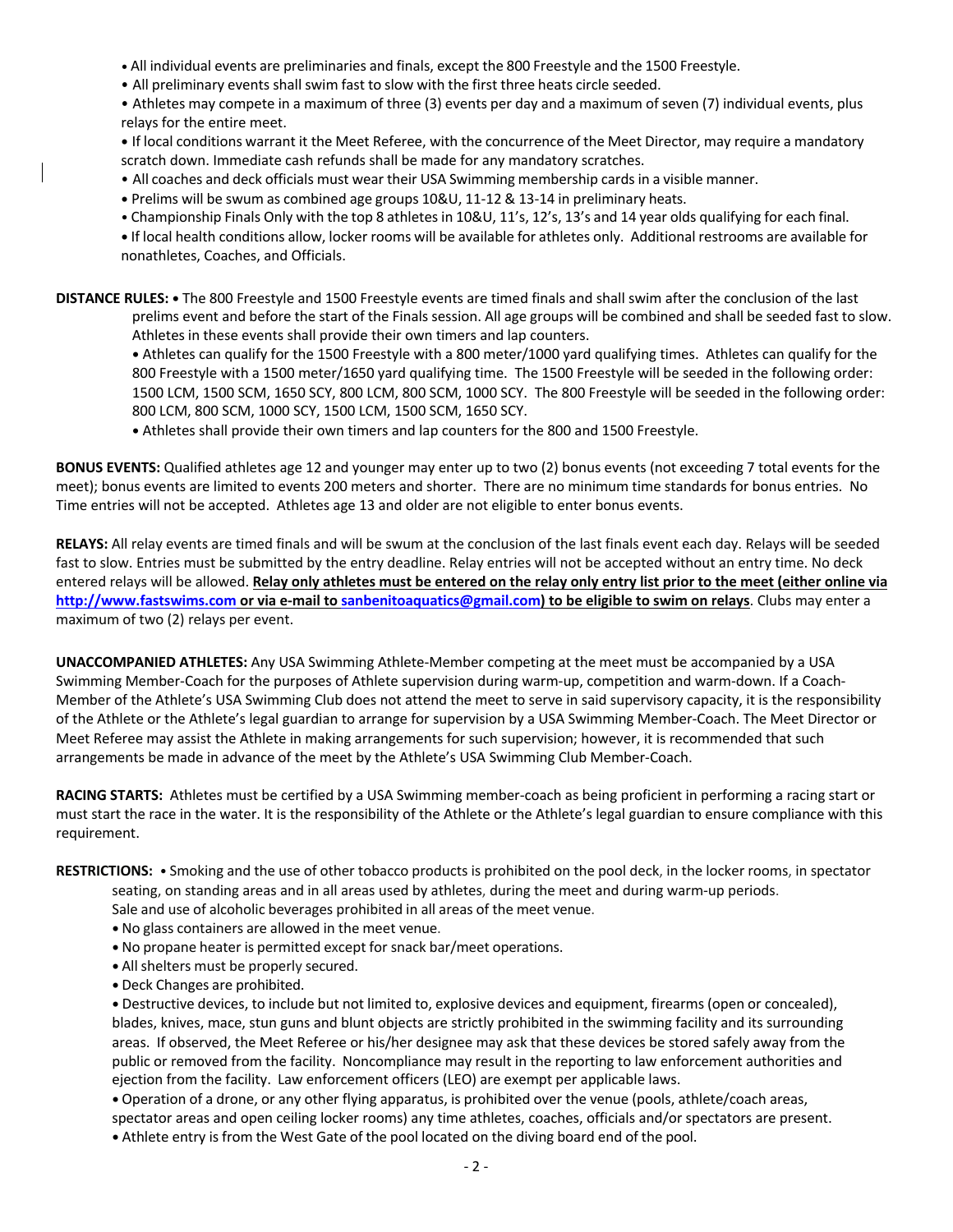- No athlete canopy set up on the pool deck.
- **•** No athlete set up prior to Noon beginning Thursday, July 7.

**ELIGIBILITY:** • Athletes shall be current members of USA Swimming and shall enter their name and registration number on their entries exactly as they are shown in their USA Swimming Registration. If this is not done, it may be difficult to match the athlete with the registration and times database. The meet host will check all athlete registrations against the SWIMS database and if not found to be registered, the Meet Director shall accept the registration at the meet (a \$10 surcharge will be added to the regular registration fee). Duplicate registrations will be refunded by mail.

**•** Meet is open to Pacific Swimming Athletes only.

**•** Athletesshall have met the "JO" time standard in every event entered. (**EXCEPTION – 12 & U BONUS ENTRIES**) Entries with "NO TIME" shall be rejected.

**•** Athletes with a disability are welcome to attend this meet and should contact the Meet Director or Meet Referee regarding any special accommodations on entry times and seeding per Pacific Swimming policy.

**•** The athlete's age shall be the age of the athlete on the first day of the meet.

**ENTRY FEES:** \$8.00 per event plus a \$14.00 LCM participation fee per Athlete. \$20.00 per Relay Entry. Relay only athletes are not required to pay the participation fee. Entries will be rejected if payment is not sent at time of request. No refunds will be made, except mandatory scratch downs.

**ONLINE ENTRIES:** To enter online go to **www.fastswims.com** to receive an immediate entry confirmation. This method requires payment by credit card. FastSwims charges a processing fee for this service, 6.5% of the total Entry Fees plus \$0.75 per transaction, regardless of number of athletes. Please note that the processing fee is a separate fee from the Entry Fees. If you do not wish to pay the processing fee, enter the meet using a mail entry. Entering online is a convenience, is completely voluntary, and is in no way required or expected of an athlete by Pacific Swimming. Online entries will be accepted through Wednesday, **June 29, 2022.**

**MAILED ENTRIES**: Entries shall be on the attached consolidated entry form. Forms shall be filled out completely and printed clearly with athlete's best time. Entries shall be postmarked by midnight, Monday, **June 27, 2022** No late entries will be accepted. Requests for confirmation of receipt of entries should include a self-addressed envelope.

**Make check payable to**: San Benito Aquatics

**Mail entries to**: San Benito Aquatics

 Attn: Meet Director PO Box 464 Hollister, CA 95023

**SEEDING:** Event seeding shall be in the following order: conforming long course meters, non-conforming short course meters, and non-conforming short course yards - USA Swimming rules 207.11.7B. See Rules for distance events seeding.

**CHECK-IN**: The meet shall be deck seeded. Athletes shall check-in at the Clerk of Course. No event shall be closed more than 30 minutes before the scheduled start of the session. Close of check-in for all events shall be no more than 60 minutes before the estimated time of the start of the first heat of the event. Athletes who do not check-in will not be allowed to compete in the event.

**DISTANCE CHECK IN**: Check in for the 800 Freestyle and the 1500 Freestyle shall close at 11:00 am on the day of the event.

**SCRATCHES: •** Pacific Swimming scratch rules shall be enforced. A copy shall be posted at the clerk-of-course.

- Athletes entered in a preliminary individual event in a Preliminaries and Finals meet that is deck seeded who have checked in for that event, shall compete in the event unless they notify the clerk of the course before seeding for that event has begun that they wish to scratch. Failure to compete in an event shall result in being barred from their next preliminary individual event.
- Any athlete qualifying for finals in an individual event who does not wish to compete shall scratch within 30 minutes after the announcement of qualifiers. During this period, qualifiers may also notify the referee that they may not intend to compete in finals. In this case, they shall declare their final intention within 30 minutes after the announcement of qualifiers following their last individual preliminary event.
- Any athlete qualifying for finals in an individual event who fails to report to the blocks in said final race prior to calling the alternate shall be barred from the remainder of any final events for that day. Should the athlete have no additional final events for that day they will be barred from their next preliminary event.
- If the No-Show occurs on the last day that the athlete is entered in an individual final event in the meet, and no other individual event penalty is applicable, the athlete shall then be fined \$100.00. The fine will be increased to \$150.00 if after 30 days of receiving the letter of notification the party has not made the payment
- Athletes entered in a timed final event that is Deck Seeded who have checked in for that event, shall compete in the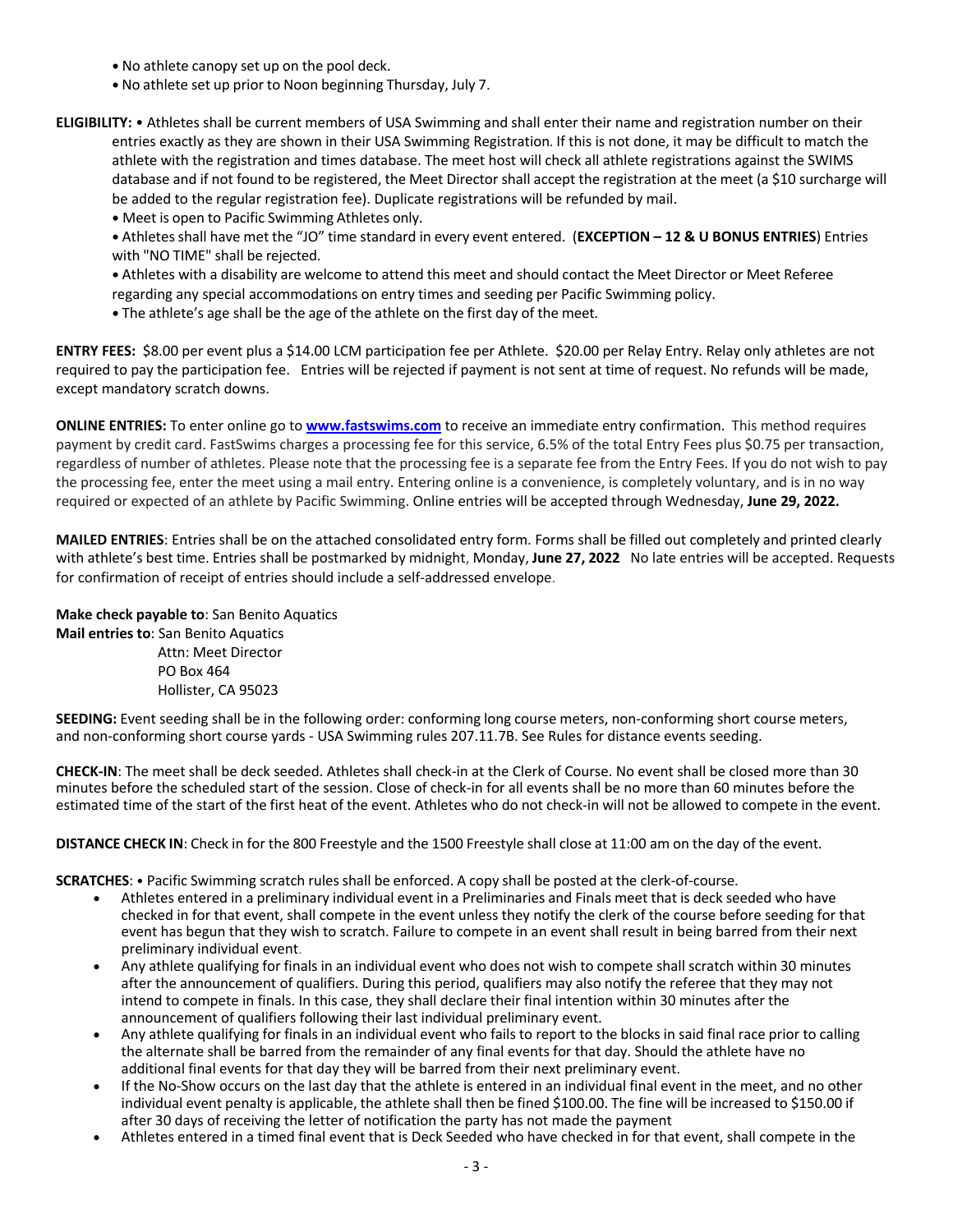event unless they notify the clerk of the course before seeding for that event has begun that they wish to scratch. Failure to compete in an event shall result in being barred from their next individual event.

**AWARDS:** ALL AWARDS SHALL BE PICKED UP AT THE MEET. Each club is asked to designate a club representative to claim awards. NO AWARDS SHALL BE MAILED. Individual Events: Medals  $1^{st}$  – 3<sup>rd</sup> place, Ribbons 4<sup>th</sup>-8<sup>th</sup> Place; Relays: Ribbons 1st – 3<sup>rd</sup> place; Individual High Point: Distinctive plaques for individual high point awards for each age (10 & Under, 11, 12, 13 and 14) and gender.

#### **SCORING:**

| Place                    | 1st | 2 <sub>nd</sub> | 3rd    | 4th | 5th | 6th | っせ | 8th |
|--------------------------|-----|-----------------|--------|-----|-----|-----|----|-----|
| <b>Individual Events</b> | a   |                 |        | ے   |     | ـ   |    |     |
| Relays                   | 18  | 14              | ∽<br>∸ | 10  |     |     |    |     |

**ADMISSION:** Free. A 3-day meet program will be available for a fee.

**SNACK BAR:** A snack bar will be available during the meet.

**HOSPITALITY:** Lunch and limited hospitality will be available to all working officials and coaches.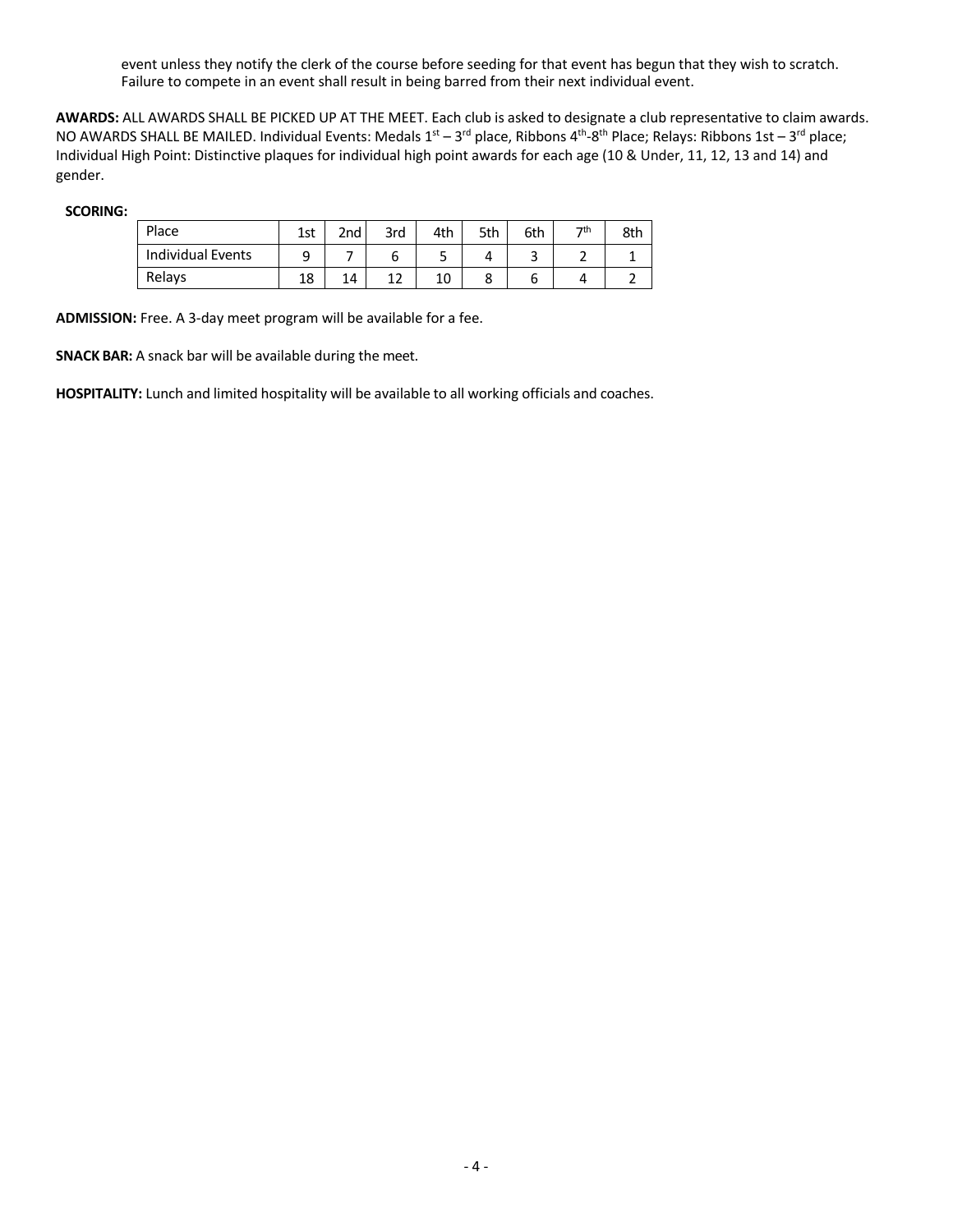# **Friday, July 8 Saturday, July 9**

| Age    | <b>Distance</b> | <b>Stroke</b> | Boys #                                                                                                                              |                                       | Girls# | Age                                                 |
|--------|-----------------|---------------|-------------------------------------------------------------------------------------------------------------------------------------|---------------------------------------|--------|-----------------------------------------------------|
| 14     |                 |               |                                                                                                                                     |                                       |        | 14                                                  |
| 13     |                 |               |                                                                                                                                     |                                       |        | 13                                                  |
| 12     |                 |               |                                                                                                                                     |                                       |        | 12                                                  |
| 11     |                 |               | 4                                                                                                                                   |                                       |        | 11                                                  |
| 10 & U |                 |               | 6                                                                                                                                   |                                       | 35     | 10 &                                                |
| 14     |                 |               |                                                                                                                                     |                                       |        | 12                                                  |
| 13     |                 |               |                                                                                                                                     |                                       |        | 11                                                  |
| 12     |                 |               |                                                                                                                                     |                                       |        | 14                                                  |
| 11     |                 |               | 10                                                                                                                                  |                                       |        | 13                                                  |
| 10 & U |                 |               | 12                                                                                                                                  |                                       |        | 12                                                  |
| 14     |                 |               |                                                                                                                                     |                                       |        | 11                                                  |
| 13     |                 |               |                                                                                                                                     |                                       | 43     | 10 &                                                |
| 12     |                 |               |                                                                                                                                     |                                       |        | 14                                                  |
| 11     |                 |               |                                                                                                                                     |                                       |        | 13                                                  |
| 10 & U |                 |               | 18                                                                                                                                  |                                       |        | 12                                                  |
| 14     |                 |               |                                                                                                                                     |                                       |        | 11                                                  |
| 13     |                 |               |                                                                                                                                     |                                       | 49     | 10 &                                                |
| 12     |                 |               |                                                                                                                                     |                                       |        | 12                                                  |
| 11     |                 |               | 22                                                                                                                                  |                                       |        | 11                                                  |
| 10 & U |                 |               | 24                                                                                                                                  |                                       |        | 14                                                  |
|        |                 |               | 200 IM<br>200 IM<br>200 IM<br>100 Back<br>100 Back<br>100 Back<br>50 Free<br>50 Free<br>50 Free<br>400 Free<br>400 Free<br>400 Free | $\overline{2}$<br>8<br>14<br>16<br>20 |        | 31<br>33<br>37<br>39<br>41<br>45<br>47<br>51<br>53. |

| ٠ |  |
|---|--|

| 25 | $13 - 14$ | 200 | Free Relay | 26 |    | $13 - 14$ |
|----|-----------|-----|------------|----|----|-----------|
| 27 | $11 - 12$ | 200 | Free Relay | 28 | 59 | $11 - 12$ |
| 29 | 10 & U    | 200 | Free Relay | 30 |    |           |

| Girls#         | Age       | <b>Distance</b> | <b>Stroke</b> | Boys#            | Girls# | Age       | <b>Distance</b> | <b>Stroke</b>                                                                                                                                                           | Boys # |
|----------------|-----------|-----------------|---------------|------------------|--------|-----------|-----------------|-------------------------------------------------------------------------------------------------------------------------------------------------------------------------|--------|
|                | 14        |                 |               |                  | 31     | 14        |                 |                                                                                                                                                                         | 32     |
| $\mathbf{1}$   | 13        |                 | 200 IM        | $\overline{2}$   |        | 13        |                 |                                                                                                                                                                         |        |
|                | 12        |                 |               |                  | 33     | 12        |                 |                                                                                                                                                                         | 34     |
| $\mathbf{3}$   | 11        |                 | 200 IM        | 4                |        | 11        |                 |                                                                                                                                                                         |        |
| 5              | 10 & U    |                 | 200 IM        | $\boldsymbol{6}$ | 35     | 10 & U    |                 |                                                                                                                                                                         | 36     |
|                | 14        |                 |               |                  | 37     | 12        |                 |                                                                                                                                                                         | 38     |
| $\overline{7}$ | 13        |                 | 100 Back      | 8                |        | $11\,$    |                 |                                                                                                                                                                         |        |
|                | 12        |                 |               |                  | 39     | 14        |                 |                                                                                                                                                                         | 40     |
| 9              | 11        |                 | 100 Back      | 10               |        | 13        |                 |                                                                                                                                                                         |        |
| 11             | 10 & U    |                 | 100 Back      | 12               | 41     | 12        |                 |                                                                                                                                                                         | 42     |
|                | 14        |                 |               |                  |        | 11        |                 | 200 Free                                                                                                                                                                |        |
| 13             | 13        | 50 Free         |               | 14               | 43     | 10 & U    |                 |                                                                                                                                                                         | 44     |
|                | 12        |                 |               |                  | 45     | 14        |                 |                                                                                                                                                                         | 46     |
| 15             | 11        |                 | 50 Free       | 16               |        | 13        |                 |                                                                                                                                                                         |        |
| 17             | 10 & U    |                 | 50 Free       | 18               | 47     | 12        |                 |                                                                                                                                                                         | 48     |
|                | 14        |                 |               |                  |        | 11        |                 |                                                                                                                                                                         |        |
| 19             | 13        |                 | 400 Free      | 20               | 49     | 10 & U    |                 |                                                                                                                                                                         | 50     |
|                | 12        |                 |               |                  | 51     | 12        |                 |                                                                                                                                                                         | 52     |
| 21             | 11        |                 | 400 Free      | 22               |        | 11        |                 |                                                                                                                                                                         |        |
| 23             | 10 & U    |                 | 400 Free      | 24               | 53     | 14        |                 |                                                                                                                                                                         | 54     |
|                |           |                 |               |                  |        | 13        |                 |                                                                                                                                                                         |        |
|                |           |                 |               |                  | 55     | 12        |                 |                                                                                                                                                                         | 56     |
|                |           |                 |               |                  |        | 11        |                 |                                                                                                                                                                         |        |
| <b>Finals</b>  |           |                 |               |                  | 57     | 10 & U    |                 |                                                                                                                                                                         | 58     |
| 25             | $13 - 14$ | 200             | Free Relay    | 26               |        | $13 - 14$ |                 |                                                                                                                                                                         |        |
| 27             | $11 - 12$ | 200             | Free Relay    | 28               | 59     | $11 - 12$ |                 | 200 Breast<br>200 Breast<br>50 Fly<br>50 Fly<br>200 Free<br>200 Free<br>200 Fly<br><b>200 Fly</b><br>50 Back<br>50 Back<br>100 Free<br>100 Free<br>100 Free<br>800 Free | 60     |

**Finals**

| .  |           |     |              |    |
|----|-----------|-----|--------------|----|
| 61 | 13-14     | 200 | Medley Relay | 62 |
| 63 | $11 - 12$ | 200 | Medley Relay | 64 |
| 65 | 10 & U    | 200 | Medley Relay | 66 |

800 & 1500 Freestyle events shall swim after the conclusion of the last trial event and before the start of the finals **session each day. Athletes in these events shall provide their own timers and lap counters.**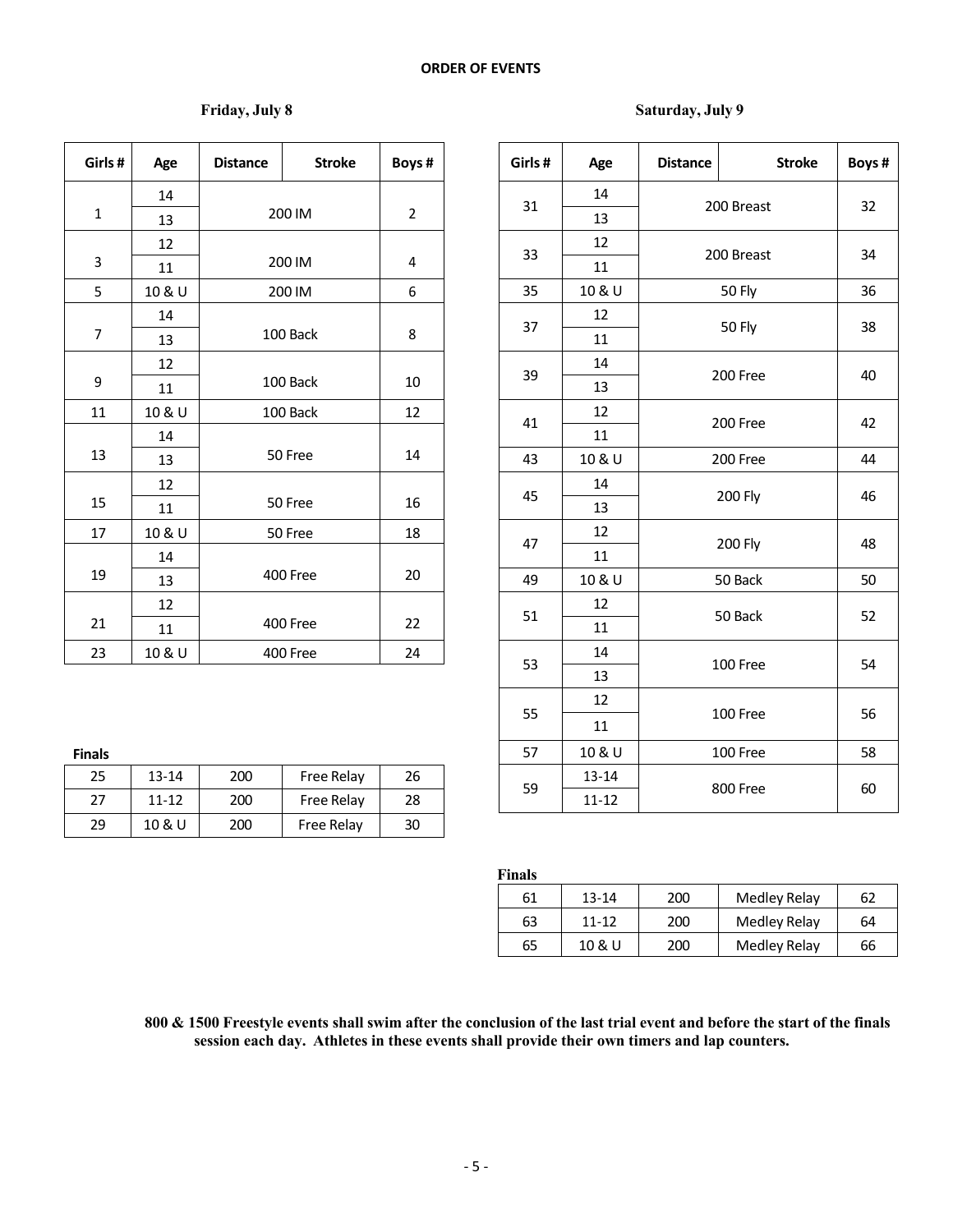| Girls# | Age                    | <b>Distance</b> | <b>Stroke</b>  | Boys# |  |
|--------|------------------------|-----------------|----------------|-------|--|
|        | 14                     |                 | 200 Back       | 68    |  |
| 67     | 13                     |                 |                |       |  |
|        | 12                     |                 |                |       |  |
| 69     | 11                     |                 | 200 Back       | 70    |  |
| 71     | 10 & U                 |                 | 50 Breast      | 72    |  |
|        | 12                     |                 | 50 Breast      | 74    |  |
| 73     | 11                     |                 |                |       |  |
|        | 14                     |                 |                |       |  |
| 75     | 13                     |                 | <b>100 Fly</b> | 76    |  |
|        | 12                     | <b>100 Fly</b>  |                | 78    |  |
| 77     | 11                     |                 |                |       |  |
| 79     | 10 & U                 | <b>100 Fly</b>  | 80             |       |  |
| 81     | 14                     | 100             | 82             |       |  |
|        | 13                     |                 | <b>Breast</b>  |       |  |
| 83     | 12                     |                 | 100 Breast     | 84    |  |
|        | 11                     |                 |                |       |  |
| 85     | 10 & U                 |                 | 100 Breast     | 86    |  |
|        | 14                     |                 |                |       |  |
| 87     | 13                     |                 | 400 IM         | 88    |  |
|        | 12                     |                 |                |       |  |
| 89     | 11                     |                 | 400 IM         | 90    |  |
| 91     | $13 - 14$<br>$11 - 12$ |                 | 1500 Free      | 92    |  |

| Finals: |           |     |            |    |
|---------|-----------|-----|------------|----|
| 93      | $13 - 14$ |     | Free Relay | ۹Δ |
| 95      | 11-12     | 400 | Free Relay | 96 |

 & 1500 Freestyle events shall swim after the conclusion of the last trial event and before the start of the finals session each day. Athletes in these events shall provide their own timers and lap counters.

Time standards are located on the PC website:

**https://www.pacswim.org/userfiles/cms/documents/1233/jo-time-std.---lcm-2021-22.pdf**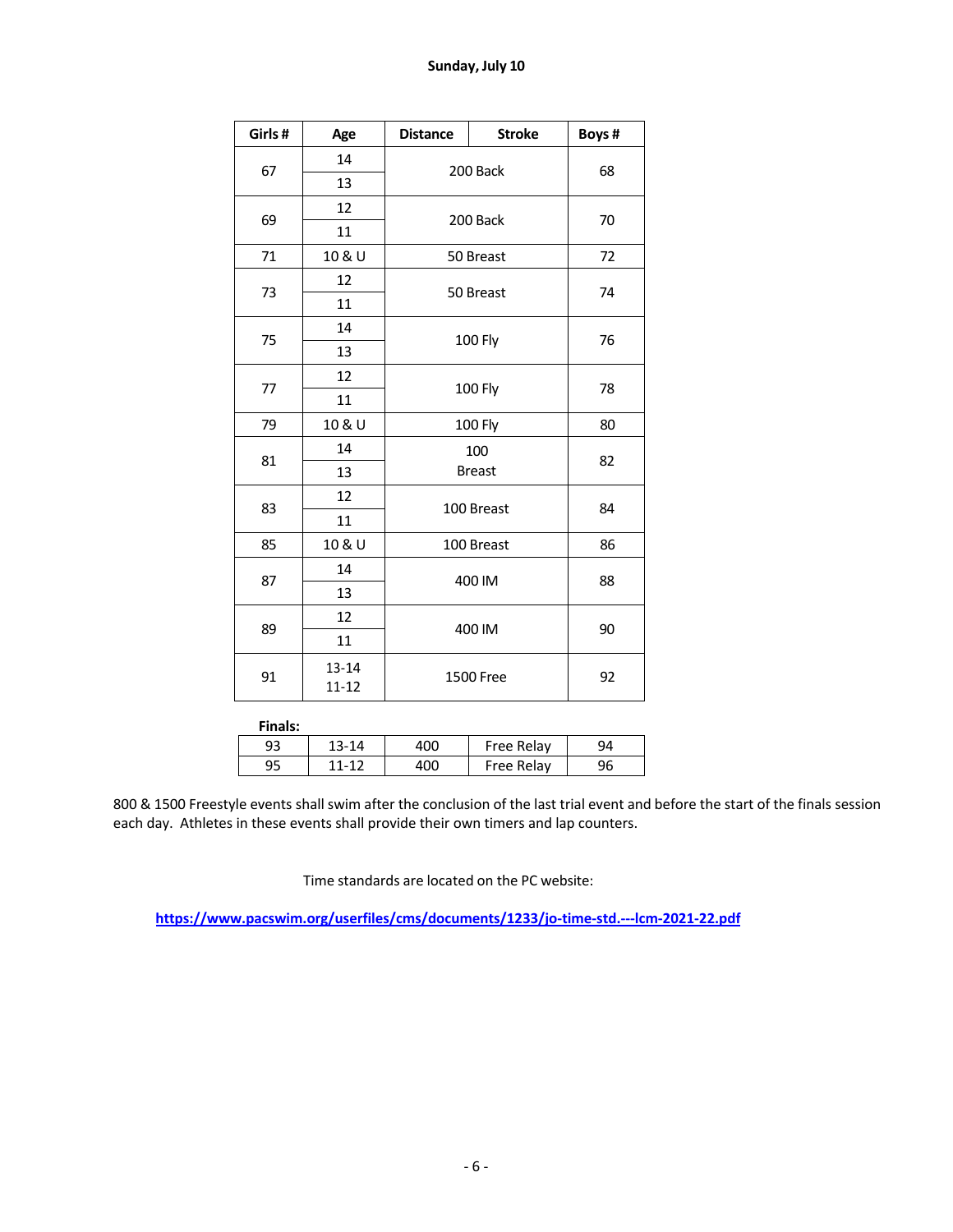# **RELAY ENTRY FORM**

| <b>CLUB</b>        |                  |                      | <b>LSC</b><br><b>CLUB ABBREVIATION</b> |                            |               |               |
|--------------------|------------------|----------------------|----------------------------------------|----------------------------|---------------|---------------|
|                    |                  |                      |                                        |                            |               |               |
|                    |                  |                      | Friday, July 8, 2022                   |                            |               |               |
| <b>GENDER</b>      | <b>AGE GROUP</b> | <b>EVENT</b><br>$\#$ | <b>A TEAM</b>                          | <b>B</b> TEAM              | <b>C TEAM</b> | <b>D TEAM</b> |
|                    |                  |                      |                                        |                            |               |               |
|                    |                  |                      |                                        |                            |               |               |
|                    |                  |                      |                                        |                            |               |               |
|                    |                  |                      |                                        |                            |               |               |
|                    |                  |                      |                                        |                            |               |               |
|                    |                  |                      | Saturday, July 9, 2022                 |                            |               |               |
| <b>GENDER</b>      | <b>AGE GROUP</b> | <b>EVENT</b><br>$\#$ | A TEAM                                 | <b>B</b> TEAM              | <b>C TEAM</b> | <b>D</b> TEAM |
|                    |                  |                      |                                        |                            |               |               |
|                    |                  |                      |                                        |                            |               |               |
|                    |                  |                      |                                        |                            |               |               |
|                    |                  |                      |                                        |                            |               |               |
|                    |                  |                      |                                        |                            |               |               |
|                    |                  |                      |                                        |                            |               |               |
|                    |                  |                      |                                        |                            |               |               |
|                    |                  |                      | <b>Sunday, July 10, 2022</b>           |                            |               |               |
| <b>GENDER</b>      | <b>AGE GROUP</b> | $\#$<br><b>EVENT</b> | A TEAM                                 | <b>B TEAM</b>              | <b>C TEAM</b> | <b>D TEAM</b> |
|                    |                  |                      |                                        |                            |               |               |
|                    |                  |                      |                                        |                            |               |               |
|                    |                  |                      |                                        |                            |               |               |
|                    |                  |                      |                                        |                            |               |               |
|                    |                  |                      |                                        |                            |               |               |
|                    |                  |                      |                                        |                            |               |               |
|                    |                  |                      |                                        |                            |               |               |
|                    |                  |                      |                                        | # RELAYS                   |               |               |
| <b>COACH NAME</b>  |                  |                      |                                        |                            |               |               |
|                    |                  |                      |                                        | <b>RELAY x \$20.00 EA.</b> |               |               |
| <b>COACH EMAIL</b> |                  |                      |                                        | <b>TOTAL</b>               | $\mathbb S$   |               |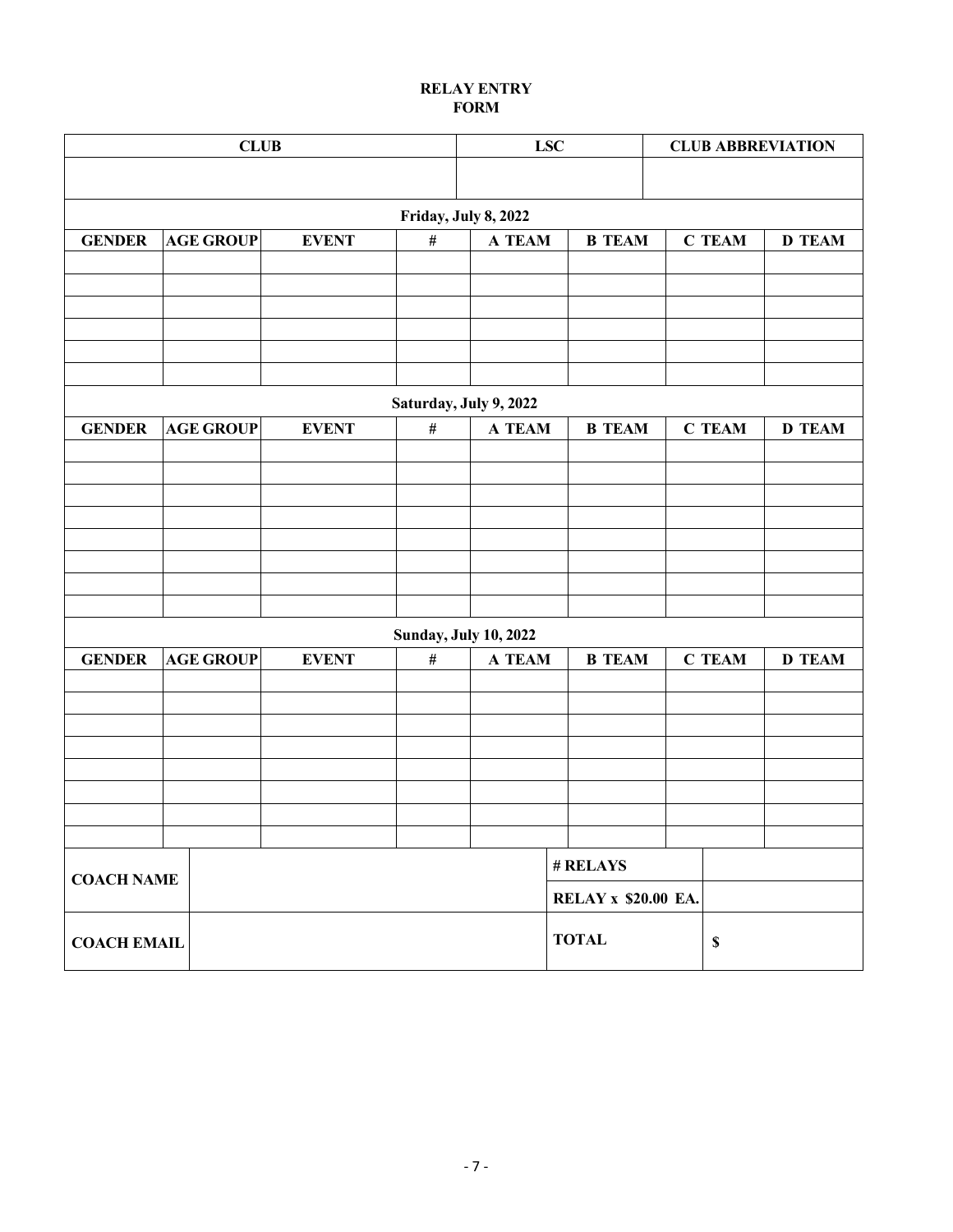## **RELAY ONLY ATHLETES**

|                | ${\bf CLUB}$<br><b>NAME</b> |                                | $\mathbf{L}\mathbf{S}$ C | <b>CLUB ABBREVIATION</b>         |  |  |  |  |
|----------------|-----------------------------|--------------------------------|--------------------------|----------------------------------|--|--|--|--|
|                |                             |                                |                          |                                  |  |  |  |  |
| $\mathbf{AGE}$ | NAME (LAST, FIRST, MI)      | <b>GENDER</b>                  |                          | <b>USA-S REGISTRATION NUMBER</b> |  |  |  |  |
|                |                             | $\mathbf{M}$ $\;$ F            |                          |                                  |  |  |  |  |
|                |                             | $\mathbf{M}$ $\;$ F            |                          |                                  |  |  |  |  |
|                |                             | $\mathbf{M}$ $\;$ F            |                          |                                  |  |  |  |  |
|                |                             | $\mathbf{M}$ $\;$ F            |                          |                                  |  |  |  |  |
|                |                             | $\mathbf{M}$ $\;$ F            |                          |                                  |  |  |  |  |
|                |                             | $\mathbf{M}$ $\;$ F            |                          |                                  |  |  |  |  |
|                |                             | $\mathbf{M}$ $\;$ F            |                          |                                  |  |  |  |  |
|                |                             | $\mathbf{M}$ $\,$ $\mathbf{F}$ |                          |                                  |  |  |  |  |
|                |                             | $\mathbf{M}$ $\;$ F            |                          |                                  |  |  |  |  |
|                |                             | $\mathbf{M}$ $\,$ $\mathbf{F}$ |                          |                                  |  |  |  |  |
|                |                             | $\mathbf{M}$ $\;$ F            |                          |                                  |  |  |  |  |
|                |                             | $\mathbf{M}$ $\;$ F            |                          |                                  |  |  |  |  |
|                |                             | $\mathbf{M}$ $\;$ F            |                          |                                  |  |  |  |  |
|                |                             | $\mathbf{M}$ $\;$ F            |                          |                                  |  |  |  |  |
|                |                             | $\mathbf{M}$ $\;$ F            |                          |                                  |  |  |  |  |
|                |                             | $\mathbf{M}$ $\;$ F            |                          |                                  |  |  |  |  |
|                |                             | $\mathbf{M}$ $\;$ F            |                          |                                  |  |  |  |  |
|                |                             | $\mathbf{M}$ $\;$ F            |                          |                                  |  |  |  |  |
|                |                             | $\mathbf{M}$ $\;$ F            |                          |                                  |  |  |  |  |
|                |                             | $\mathbf{M}$ $\;$ F            |                          |                                  |  |  |  |  |
|                |                             | $\mathbf{M}$ $\;$ F            |                          |                                  |  |  |  |  |
|                |                             | $\mathbf{M}$ $\;$ F            |                          |                                  |  |  |  |  |
|                |                             | $\mathbf{M}$ $\;$ F            |                          |                                  |  |  |  |  |
|                |                             |                                |                          |                                  |  |  |  |  |
|                |                             | $\mathbf{M}$ $\;$ F            |                          |                                  |  |  |  |  |
|                |                             | $\mathbf{M}$ $\,$ $\mathbf{F}$ |                          |                                  |  |  |  |  |
|                |                             | $\mathbf{M}$ $\;$ F            |                          |                                  |  |  |  |  |
|                |                             | $\mathbf{M}$ $\;$ F            |                          |                                  |  |  |  |  |
|                |                             | $\mathbf{M}$ $\;$ F            |                          |                                  |  |  |  |  |
|                |                             | $\mathbf{M}$ $\;$ F            |                          |                                  |  |  |  |  |